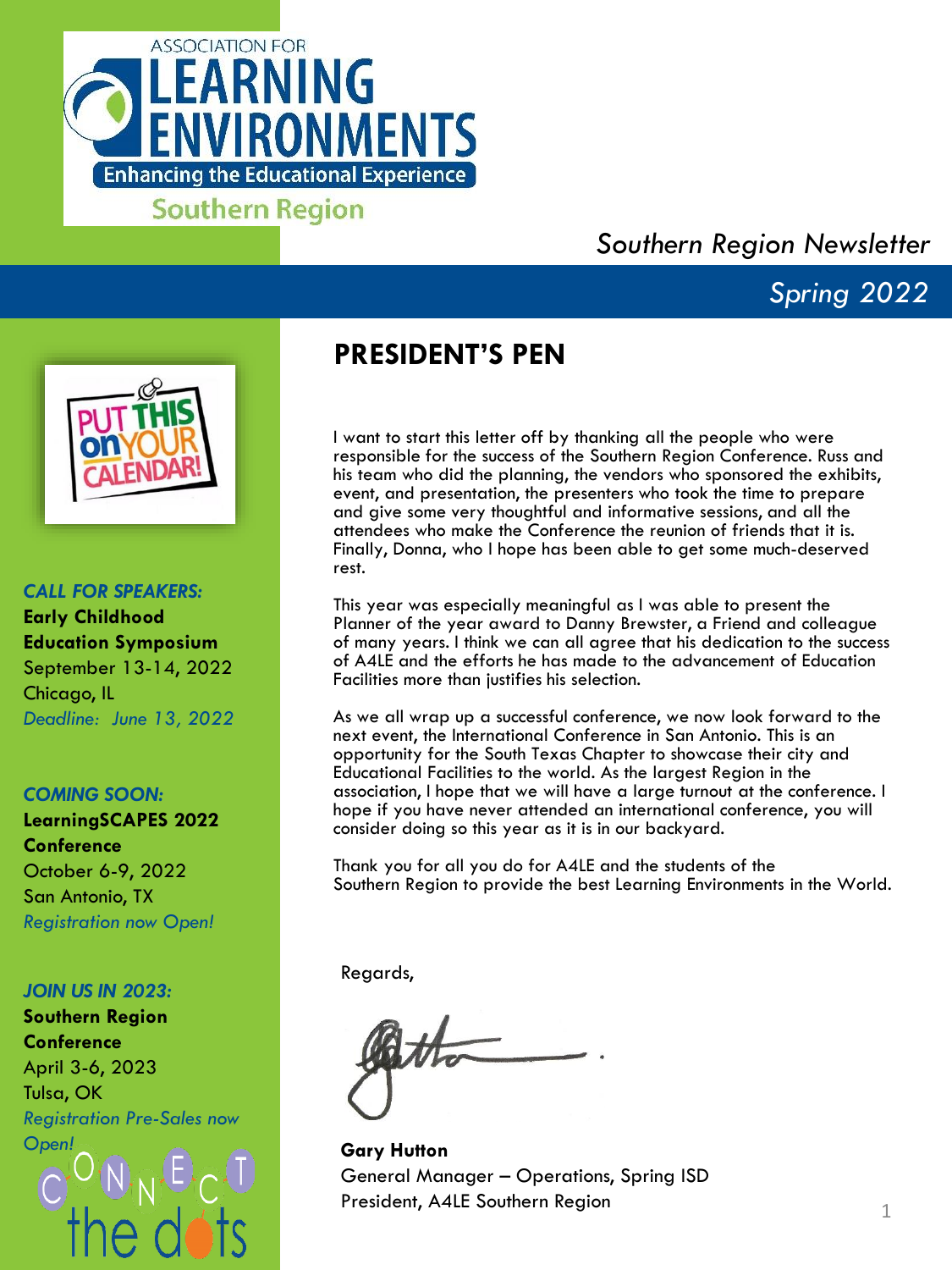

*Spring 2022* 

### **SCHOLARSHIPS**



I am honored and grateful to have received this scholarship. It means a lot to me as a new

**Jeff Campos**

member and a young engineer-in-training. I have already benefited from my membership personally and professionally being a part of A4LE.

**Dan Grosz**

The A4LE possesses special meeting for me as I have a passion for educational facility design but also having attained ALEP professional accreditation – what we do day-in and day-out serves



**Allan Patrick** Receiving this scholarship is a great privilege to be a part of a great organization. A4LE has helped me in my professional

development with design of facilities with Architects and the end user. I want to thank the scholarship committee for allowing me to participate in the conference and continue networking with my K-12

**Brenda Swirczynski** Receiving the scholarship support will allow me to fully participate in the conference and network with other conference attendees and presenters in a way that allows me to experience all the experience has to offer. Much appreciation to A4LE Southern Region Foundation for this opportunity!



### **Chairwomen's Pen SOUTHERN REGION FOUNDATION**

#### Happy Spring!

We are excited that we had the opportunity to visit with friends at the Southern Region conference in Fort Worth last month. We were also thrilled to have the Otto Grove scholarship recipients in attendance and enjoying the conference. This year's recipients were:

- Allan Patrick, Katy ISD
- Brenda Swirczynski, Birdville ISD
- Dan Grosz, Cypress-Fairbanks ISD
- Angela Clarkson, LWPB
- Jeff Campos, Encotech

Scholarship applications are out for enrollment in the **Advanced Academy Program**. Funded from the Otto Grove Scholarship fund, this \$6,000 scholarship covers the cost of tuition for one Southern Region Member to participate in the Advanced Academy Program, which provides students the opportunity to earn the prestigious ALEP designation. This intense, high-quality program consists of SIX, 6-week online courses created by industry experts. The comprehensive program of study is grounded in the key knowledge and skills central to the sound planning, building and maintaining of learner-centered environments. The deadline for applications of April 29, and winners will be notified by June 1st.

Also, be on the lookout for applications to the **Otto Grove Student Scholarship** which provides \$3,000 to students in our region interested in pursuing a college degree in architecture, engineering or education.

Lastly, please join us as we highlight the **Caudill Class award winners** in a series of webinars that provide us a deeper look into these successful projects. You can find registration information on the A4LE website.

Have a great spring!

**Irene Nigaglioni,** AIA, ALEP, LEED AP BD+C Foundation Chair, A4LE Southern Region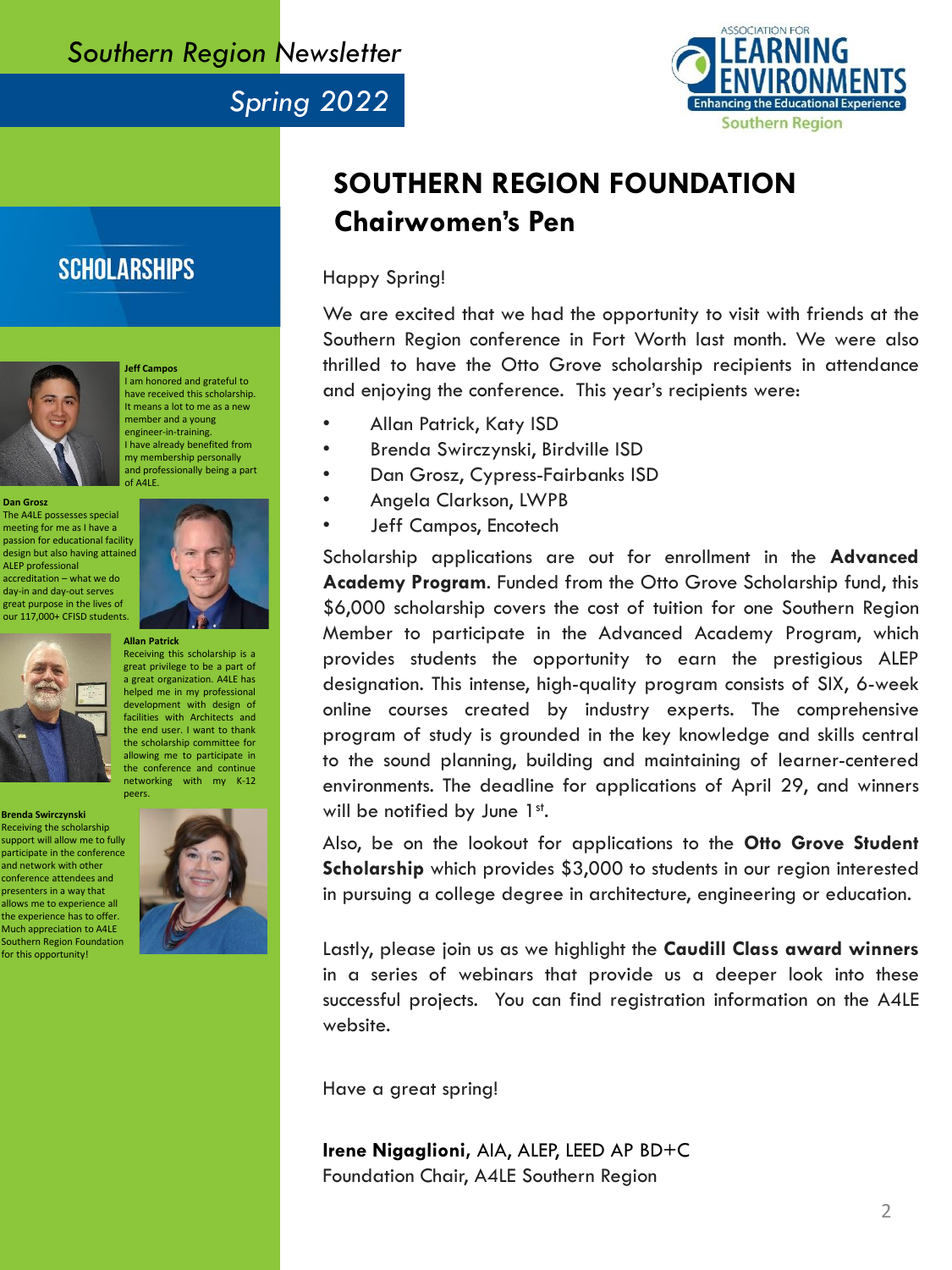*Spring 2022* 



### **SCHOLARSHIPS**

#### **ONLINE SUBMISSION:**

Deadline for entries: **June 18, 2022**

#### **QUESTIONS/CONTACT:**

For all questions contact Donna Robinson at **[donna@a4le.org](mailto:donna@a4le.org)**

## **SOUTHERN REGION FOUNDATION**

### **2022 Otto D. Grove Scholarship Student Scholarship**

The A4LE Southern Region Foundation is a non-profit organization established to foster research and scholarly study regarding the impact of school facilities on student achievement. The Foundation acts as a proactive catalyst for promoting the development of quality learning environments in the A4LE Southern Region by funding scholarships and grants through the Otto D. Grove Jr. Fund.

#### **Scholarship Award:**

Each academic year, up to five (5) student(s) will be selected as the recipients of a \$3,000.00 Southern Region Foundation Otto D. Grove Scholarship Award.

Students will be selected from within the Southern Region (Arkansas, Louisiana, Oklahoma and Texas).

#### **Eligibility Requirements:**

The Southern Region Foundation Advisory Board seeks students for nomination who meet the following eligibility requirements:

Nominee must complete and submit all application, achievement and essay forms and character recommendation letters required by the A4LE Southern Region Foundation. Character letters should be from professors or teachers and/or representatives from organizations or part time jobs.

Candidate must be currently enrolled in a bachelors or postgraduate degree program at an accredited post-secondary institution within the Southern Region states.

Nominee must submit evidence of enrollment at a college or accredited postsecondary institution or show evidence of a college or post-secondary institution acceptance letter.

Candidates must show evidence that their major is architecture, engineering related to the building environment, construction management, education or another field related to educational facility planning and contributing to the mission of A4LE.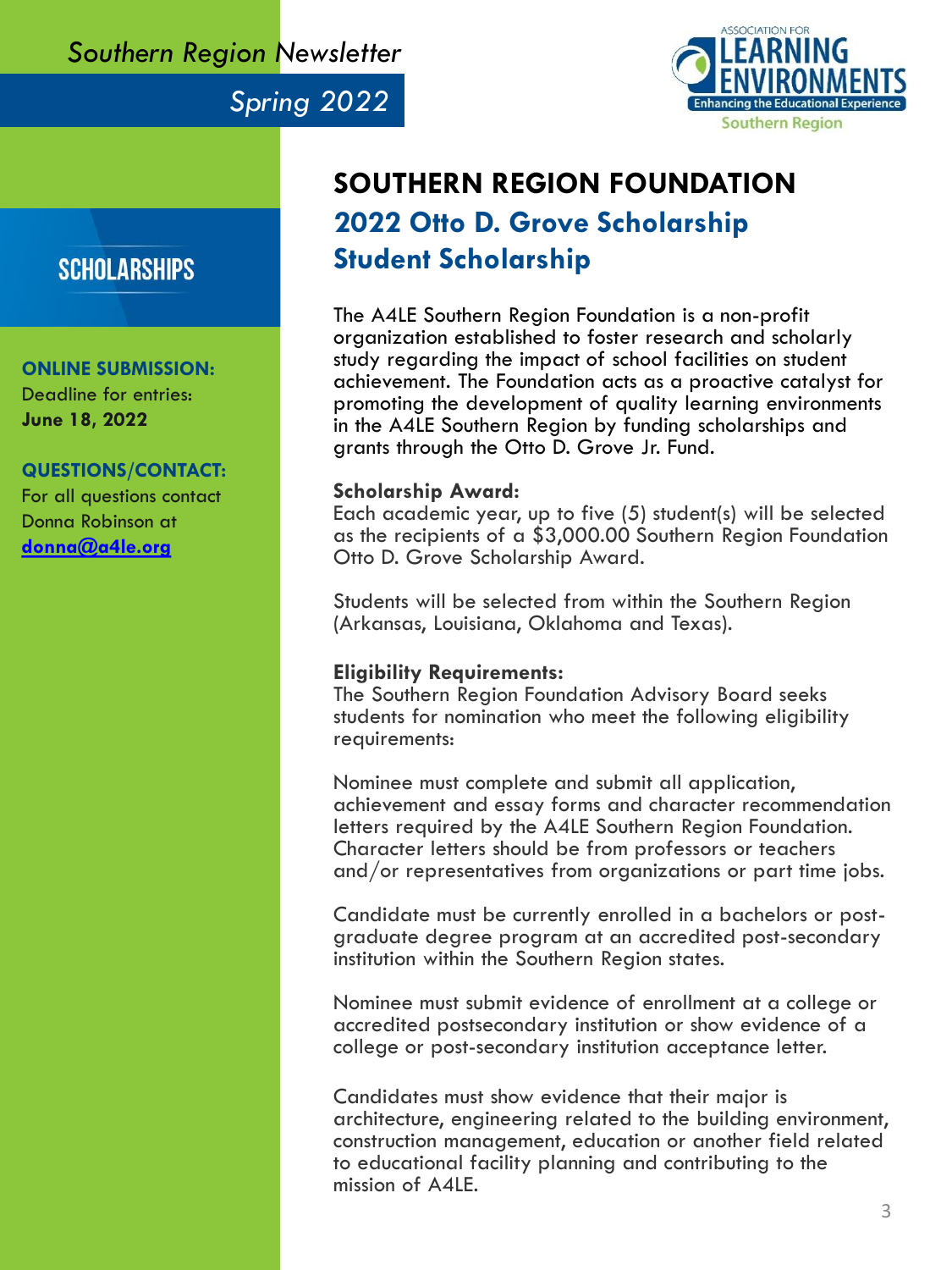

*Spring 2022* 



### **NORTH TEXAS CHAPTER**

Hello, my name is Sangeetha Karthik and I am the President of the A4LE North Texas Chapter. I have been involved with A4LE since 2012. It is my privilege and honor to serve our NTX chapter in this pivotal role. A4LE provides a wonderful avenue to share thought leadership on Education design. The sense of community shared by our members, school district leaders, architects, engineers, contractors, and product manufacturers through this organization, is a vital part of our profession and was solely missed during the pandemic.

We recently held the Cost Panel Discussion and enjoyed a great conversation on the current challenges. Stay tuned as we are busy planning several exciting chapter activities and updates.

> **Sangeetha Karthik**, AIA, RID, LEED AP Corgan Chapter President

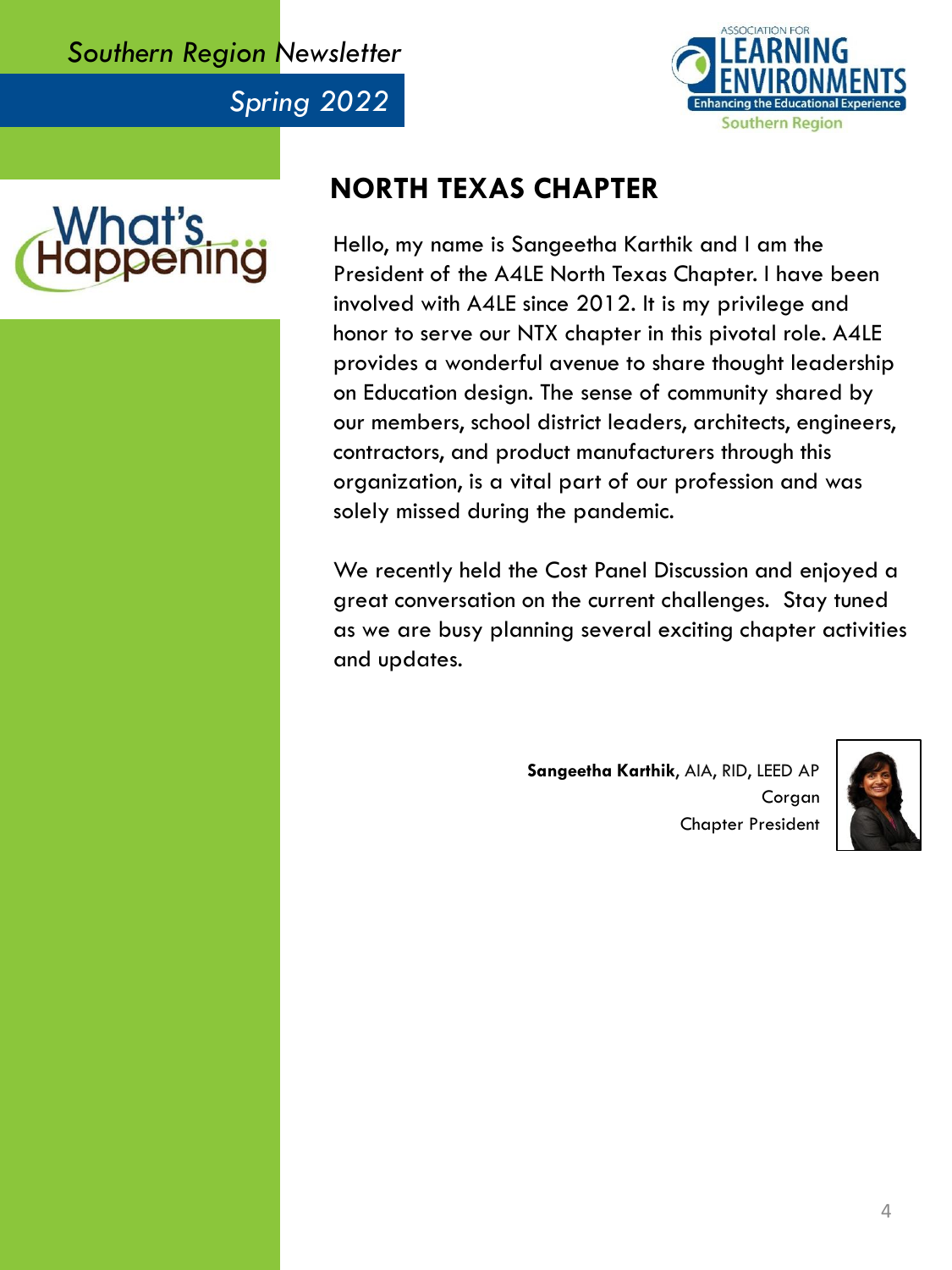



on the 2022 **Impact Awards.** 

The premise of the Impact award is to fund projects at our local schools, that impact the community through the revitalization efforts of the learning environments. Funding for the award comes from our annual **NTX Golf Tournament** held in the fall. Last year, with the support of our wonderful partners, our chapter raised over \$40,000 to give back to our schools. It was a brisk and sunny October day when we gathered for great golf, wonderful door prizes, and a shared sense of purpose for this worthwhile cause.

Since its inception, thousands of dollars have been awarded to local schools. The requirements and submissions have evolved over time, with this year's submissions including the Inaugural **Student Impact Award**. Last year the North Texas Chapter awarded four winners from four different districts. Three awards went to the top three Teacher submissions and one award went to the best Student submission.

### Stay tuned for information **A4LE NTX Contractor Panel Discussion**

### **Cost & Material Challenges – Q1 2022**

#### **Cost Challenges**

Approximate Material Escalation from March 2020

- $PVC 110%$
- **Structural Steel 95%**
- Glass & Glazing  $-85%$
- Metal Studs 300%
- Drywall 90%
- Acoustical Ceilings 250%
- Copper  $60%$
- $Rebar 70%$

#### **Material Procurement Challenges**

- Steel Joists & Deck 9-10 Months (Pre-COVID 3-4 Months)
- Roofing Insulation 5-7 Months (Pre-COVID 2-3 Weeks)
- HVAC Chillers 8-12 Months (Pre-COVID 2-4 Months)
	- HVAC Roof Top Units  $-3-4$  Months (Pre-COVID  $-1-2$ Months)
- Metal Studs  $-2-3$  Months (Pre-COVID  $-2-3$  Weeks)

#### **Cost per Square Foot Ranges for 2022**

#### **New Construction**

- o Elementary Schools | \$315-\$360
- o Middle Schools | \$325 \$390
- o High Schools | \$375 \$450

#### **Renovations**

- o Light Renovation | \$25-\$60
- o Medium Renovation | \$60-\$90
- o Heavy Renovation | \$90-\$150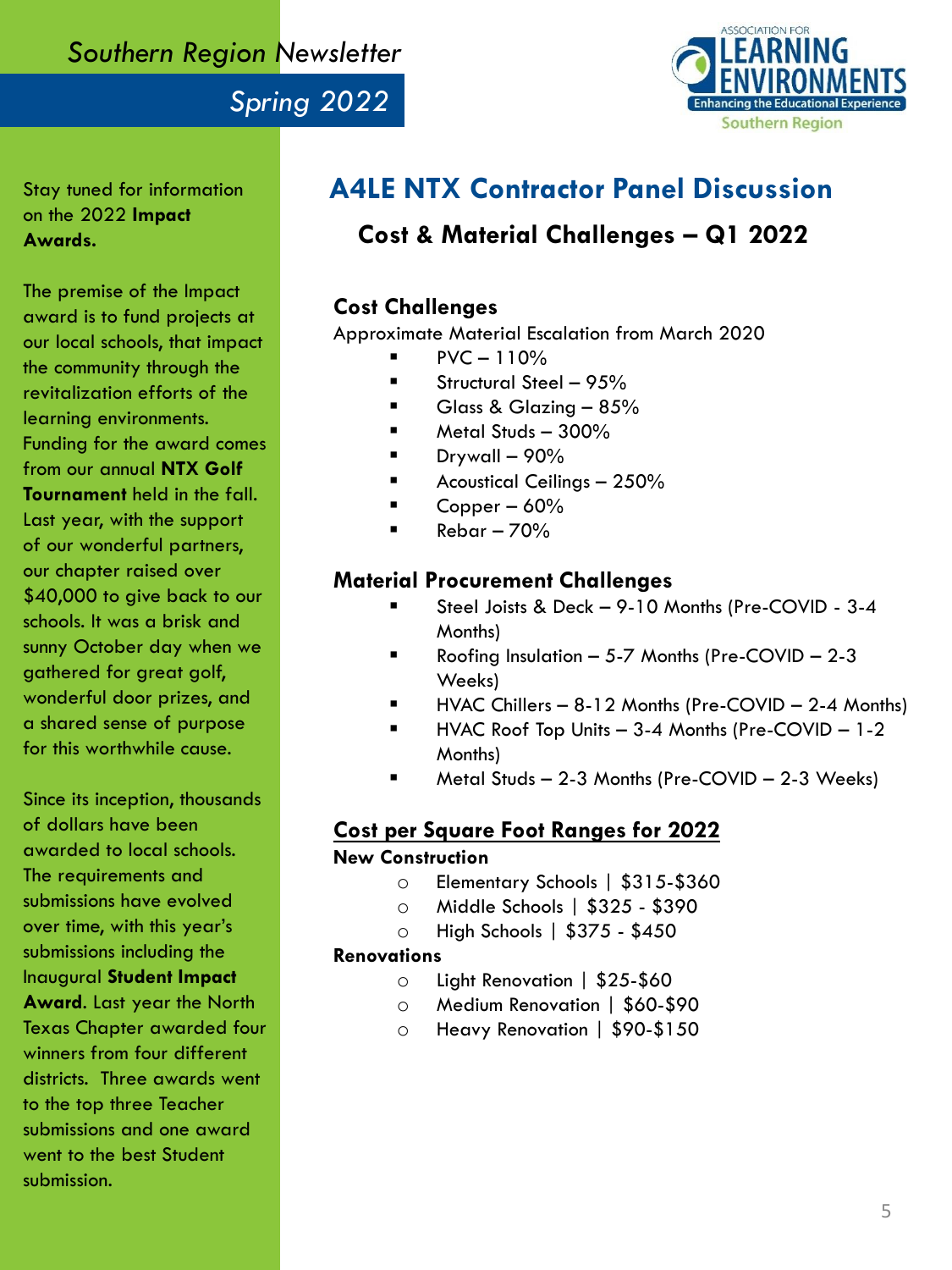*Spring 2022* 



### **NORTH TEXAS Education Committee May 2022**

The Education Committee has focused this year on reaching out to Colleges of Education throughout North Texas to solicit interest in partnering with educators in research efforts. We believe that engaging professionals who are training the next generation of teachers will provide key insights into current advancements and innovations in education methodology, and when combined with passionate input from future educators, will result in unique design solutions for schools. In addition, we have reached out to the Tarrant County College Architecture department for engagement. Their program is currently in transition but will have an opportunity for a partnership down the road.

This fall, we will be collaborating with Dr. Hugh Kellam (Professor of Learning Sciences) and Dr. Taylor Kessner (Secondary Social Studies) in the UTA College of Education to discover how educational environments can best support the goals of teachers and students. The intent is to advance the conversation of learning space design, both in the physical and digital worlds.

A4LE will connect with Dr. Kellam, Dr. Taylor and the student teachers in their program virtually throughout the semester and meet in person for visioning sessions and workshops. Surveys will be conducted at the beginning of the semester, again several weeks into the students' district placements, and finally at the end of the semester to discover their passions and goals, pain points of their school environment and their vision of the ideal learning space. In October, a visioning session will compare results of the first surveys to define what student success mean to them, how it can be achieved, and how the built environment can facilitate those goals.

Workshops in November and December will be held to engage with smaller groups of students to help them craft a design for their ideal learning space – whether a classroom, extended learning space, full campus, or a virtual environment. Tours of schools and firm offices will be offered by A4LE members.

6 others. If you have suggestions of other education outreach opportunities We look forward to this this collaboration and will continue to seek out of any kind, please reach out to Jason Mellard or Steve Johnson.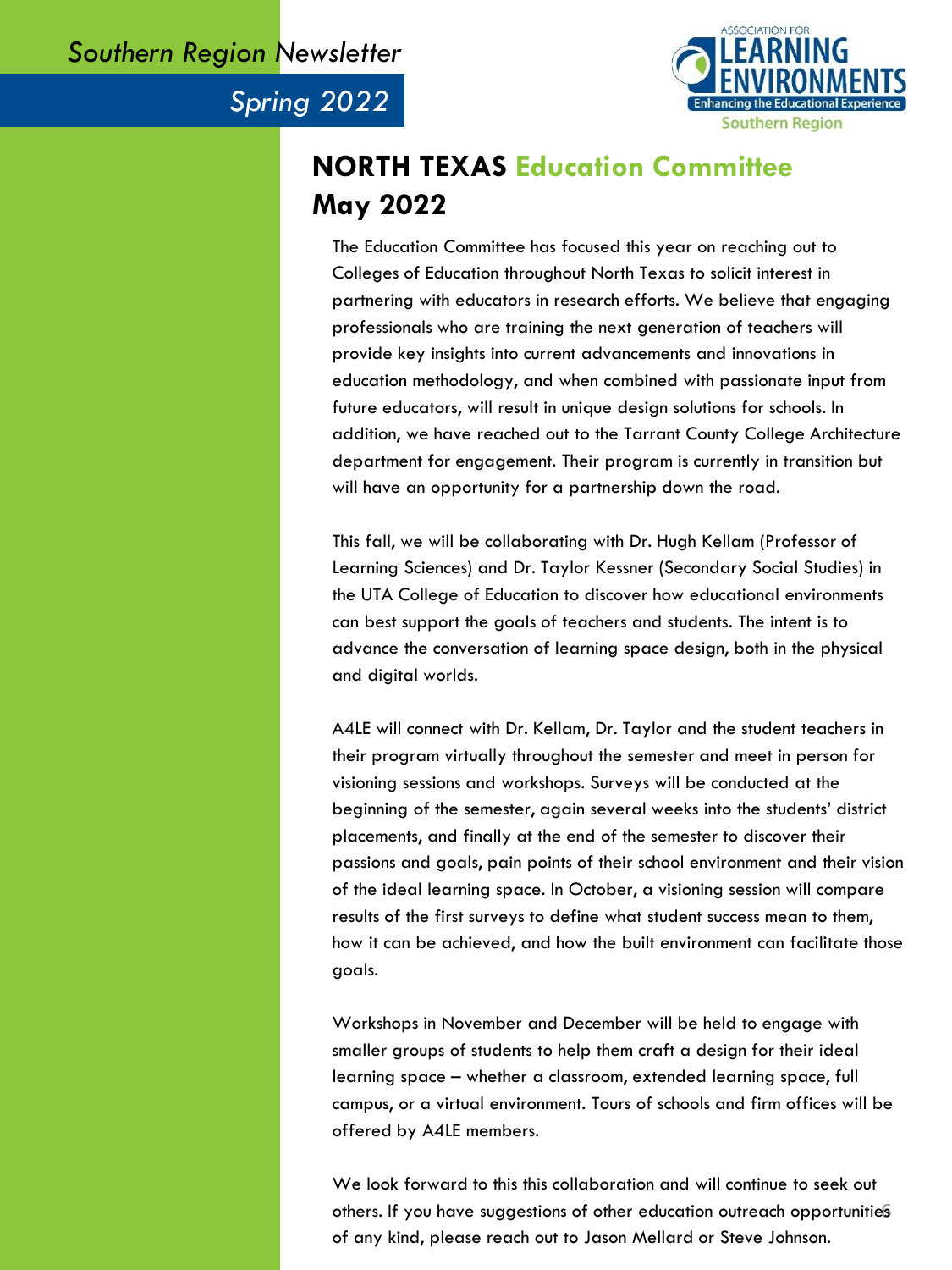

*Spring 2022* 



### **ARKANSAS CHAPTER**

The Arkansas Chapter is excited to be assisted by the A4LE Southern Region Mentor to Grow our Arkansas Chapter. We hope to make positive steps as we emerge from COVID.

> **Brad Chilcote**, AIA Arkansas State Director Wittenberg Delony & Davidson Architects

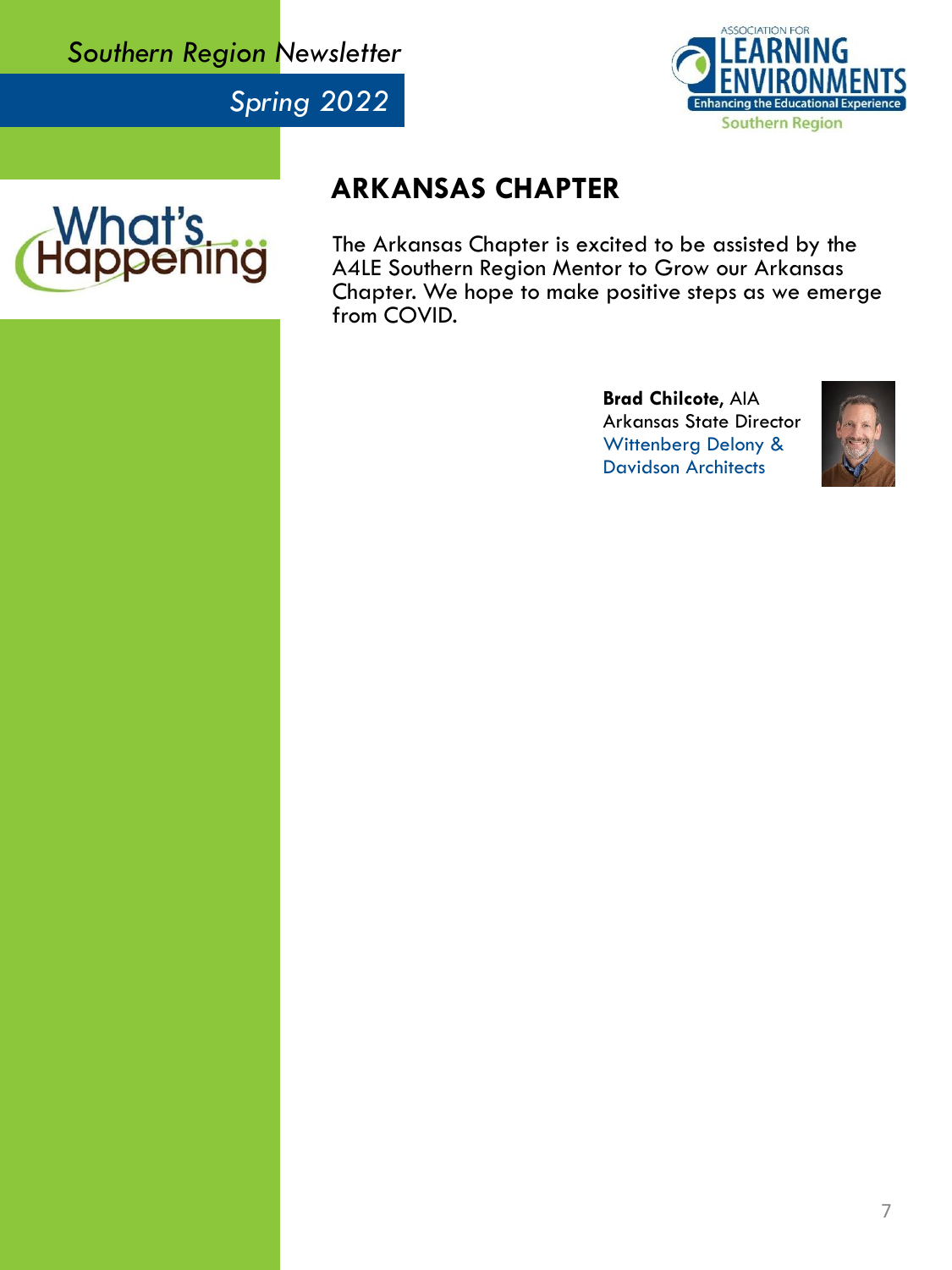

### **MEMBERSHIP UPDATE**

Hello, everyone!

It was great to see the turnout (in person) for the Southern Region Conference in Fort Worth. Hope everyone enjoyed the time together!

The organization continues to grow! For the beginning of 2022, the number of members in the Southern Region are on the increase with monthly totals nearly at the 1300 mark. And this trending is also true for the overall A4LE organization with total membership approaching 5400.

Let's keep encouraging our colleagues to join A4LE. Let them know about all the sharing of knowledge and networking opportunities available, enabling them to better serve their district or company. And I urge you to make the most of your membership experience by exploring volunteer and leadership roles available at your local chapter, region and international levels.

**John Haskew**, Membership Chair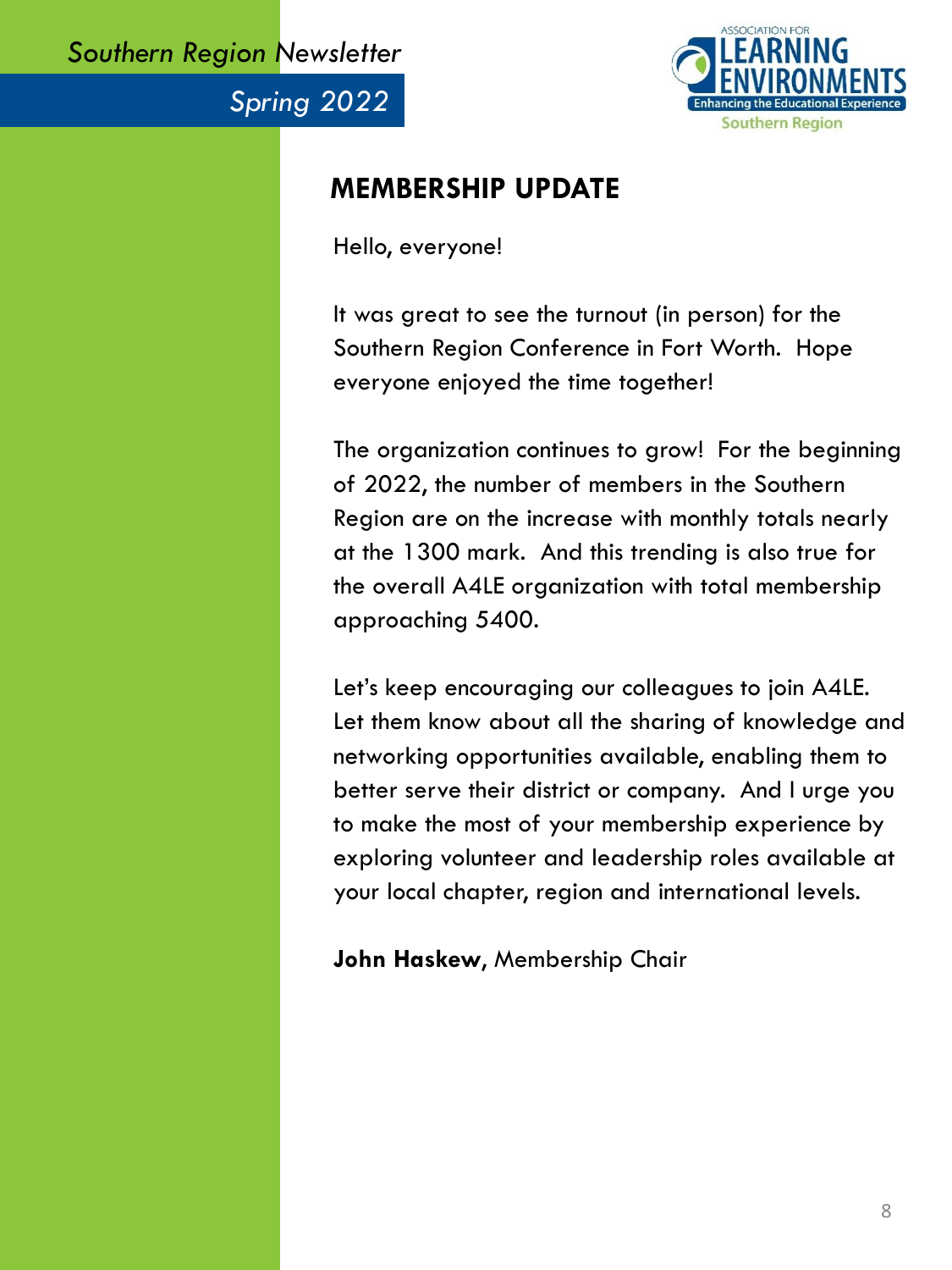

*Spring 2022* 

### **NFW** MEMBER **SPOTLIGHTS**

Welcome, **new members**! With the start of a new year and the focus to grow membership, we will be highlighting one new member from each chapter in our quarterly newsletters. If you are new to A4LE and would love to introduce yourself to the Southern Region, let your board know. We are pleased and honored to welcome you!

### **MEMBERSHIP**

Our association's principal purpose is to ensure that our students have the best possible places in which to learn. Our members consist of practitioners involved in every aspect of school planning, design, equipping, operating and maintenance. We are dedicated professionals who want to share knowledge, best practices, and adhere to the highest standards and values in the art of delivering education through the intersection of learning and place.

### Some of the **benefits** include:

- Unparalleled networking and establishing professional relationships with colleagues worldwide.
- Share best practices with fellow members architects, facility planners, school district administrators, state and federal agencies, policy makers, manufacturers and suppliers via Members Forum.
- Participate in a variety of professional development opportunities.
- Upgrade your professional skills through our continuing education program.
- Access our job board, members' directory and other resources vital to your professional growth.
- Present at seminars, conferences, symposia and webinars to enhance your business relationships.
- Maintain real world competencies through accredited programs and international awards as well as the premier certification of the profession, Accredited Learning Environment Planner (ALEP).

Commercial Sector Memberships & School District/Public Authority Memberships are available. For more information on how you can become a member today, visit the website.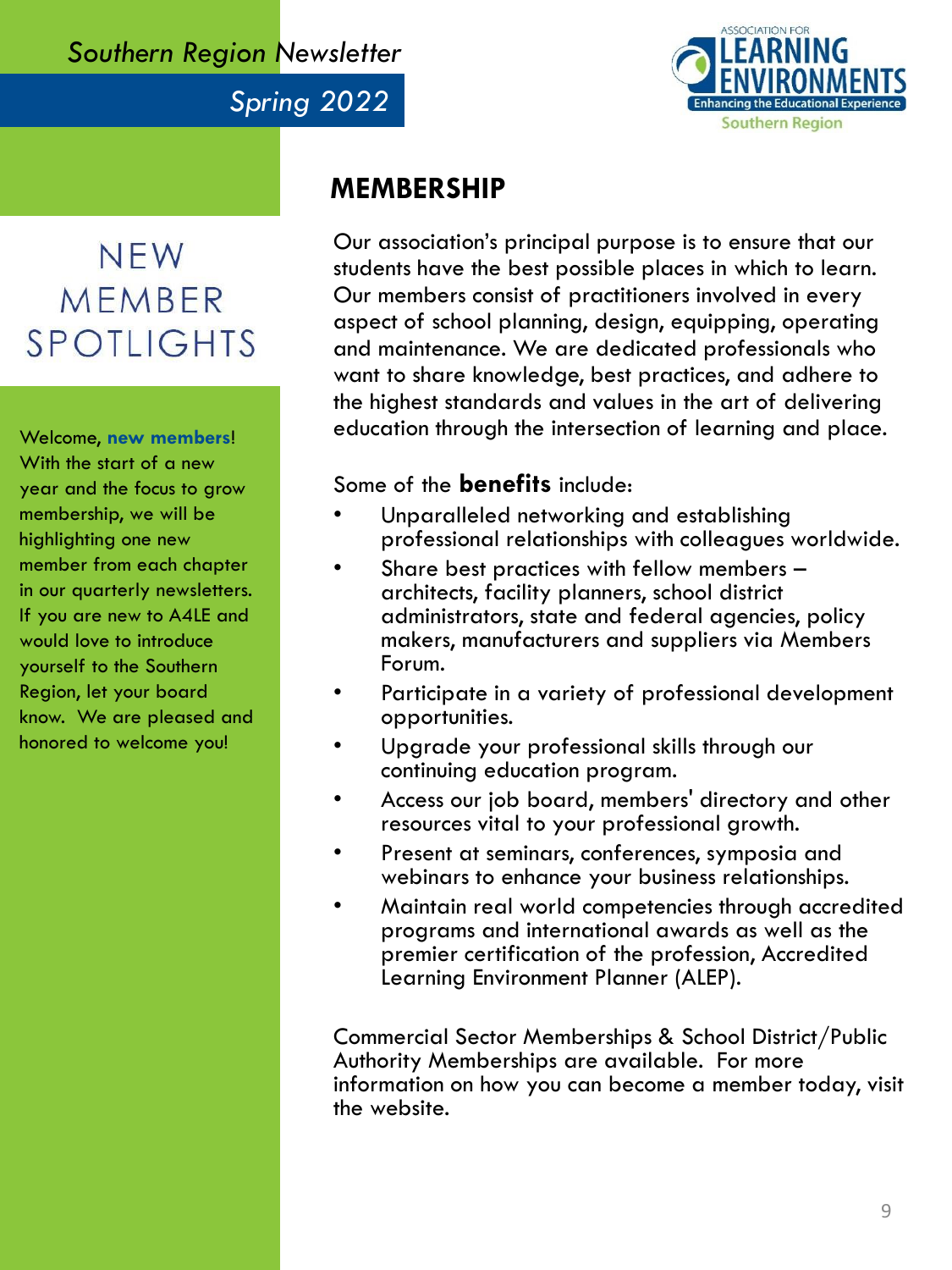*Spring 2022* 



learningSCAPES 2022

# **learningSCAPES 2022**

### LearningScapes 2022 is heading to San Antonio! October 6-9, 2022 • Marriott Rivercenter

LearningSCAPES 2022 in San Antonio this October will be about taking a deep dive to better understand the end users – students, educators, and communities – for whom we plan, design, build, furnish, equip, and operate educational facilities. Who are the key end-users? What are their needs? And how can we serve them better?

#### **Registration Open!**

Early Bird Registration Ends: July 1, 2022

**Become a Sponsor!** Customize a Sponsorship Package to meet your specific marketing needs. Select a sponsorship opportunity that offers recognition and access to members and other attendees. Contact Carla Cummings at 602.750.5696 or [Carla@a4le.org](mailto:Carla@a4le.org)

Schedule of events and registration information can be found at learningscapes.a4le.org.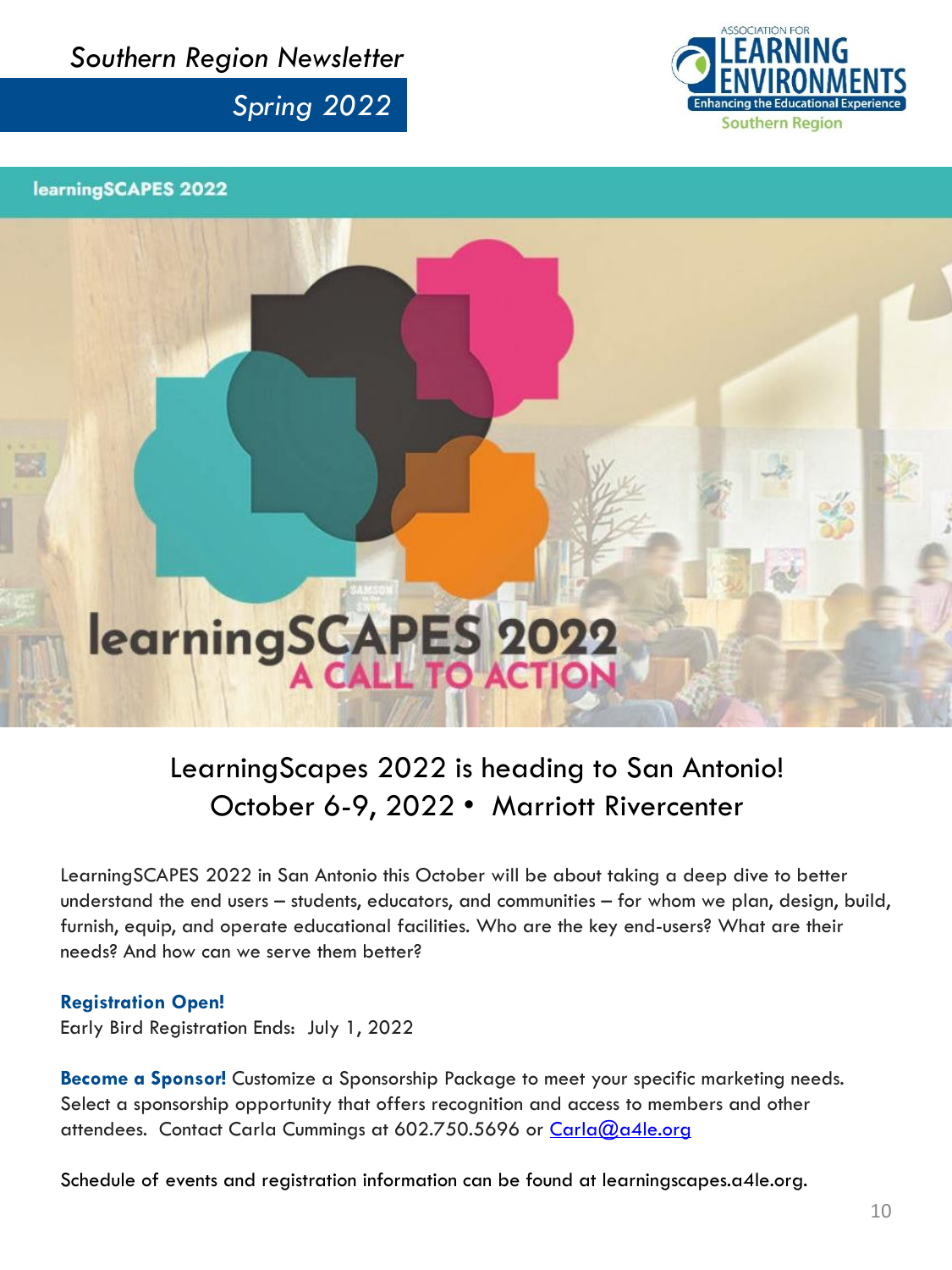

*Spring 2022*



# **2022 Southern Region Conference**

Post-Event Wrap Up

We had a great time at the Southern Region Conference in Fort Worth, TX, March 29 – April 1, 2022. It was so great to see friends and associates, stay on top of emerging trends and meet all the new faces of the organization.

Over 400 attended the 5-day event themed Wayfinders – Charting the Course:  $P$ ast > Present > Future. The conference kicked off with a Sporting Clay Tournament and ended with the Gala with entertainer Cody Fisher and some boot scootin' at Billy Bob's Texas in the Fort Worth Stock Yards. From interactive and informative sessions, conversation-starter name badges, school tours and memorable keynote speakers, this year's planning committee went above and beyond.

Thank you to all of our sponsors. Without your continued support, we would not be able to do what we do.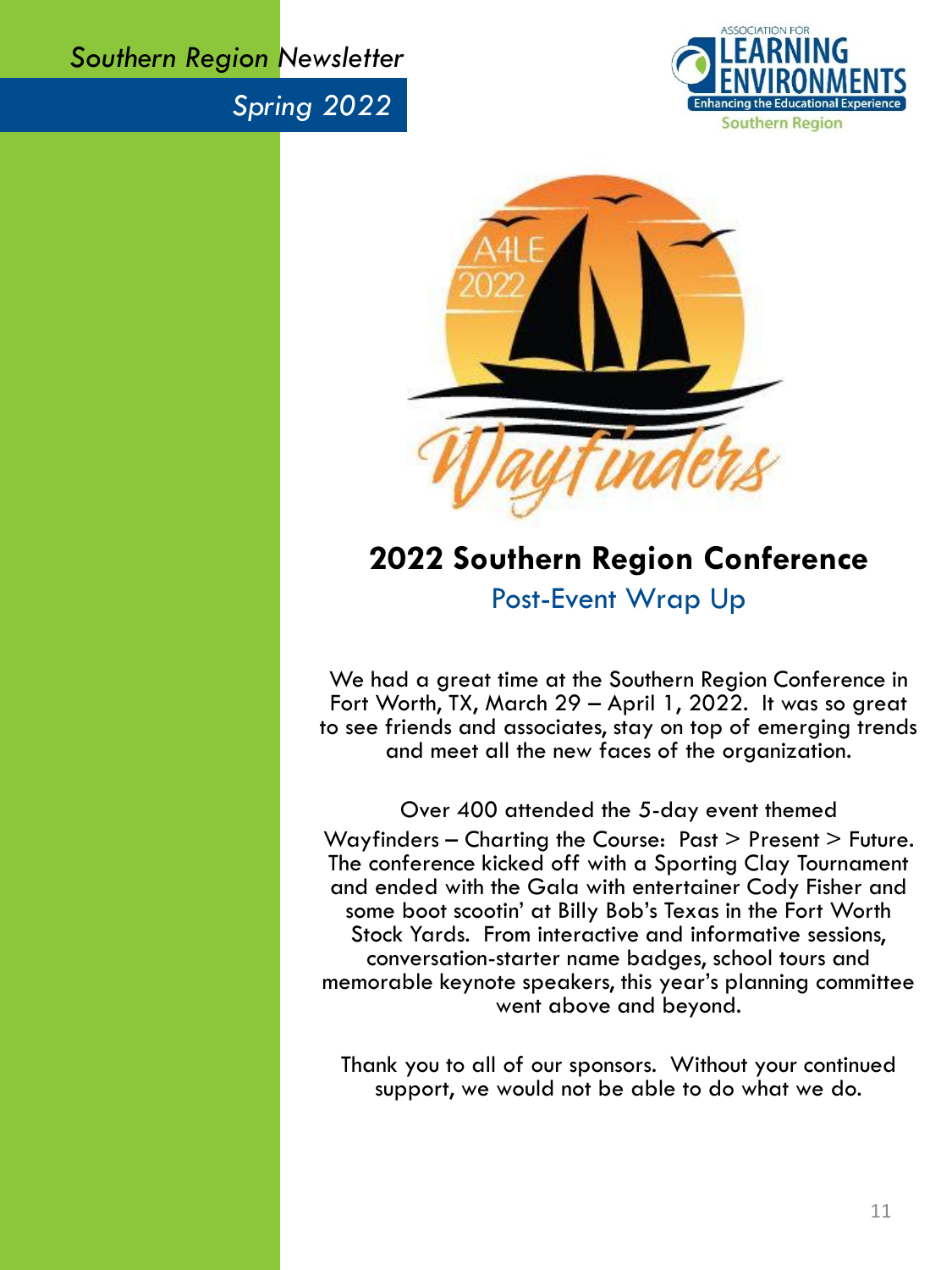*Spring 2022* 



# DID YOU KNOWS

You can access free learning resources and webinars on the A4LE website by clicking on the Learning Studio?

The Knowledge Center provides helpful links to online publications. Check it out!

#### **Additional Resources:**

Interested in summer architecture programs for high school students? Click the link below to see programs at universities across the nation, many of them virtual. [https://www.aia.org/pages/1](https://www.aia.org/pages/18291-summer-architecture-education-programs-for-h) 8291-summer-architectureeducation-programs-for-h

### **DISTANCE LEARNING STUDIO**

A4LE continues to provide you with valuable resources and networking opportunities during this time of uncertainty. With the cancellation and postponement of our regional and chapter events this year, we have coordinated with some of our member firms and expert industry professionals to share their projects, information and research with you. These presentations will be topical, relevant, and demonstrate the best practices and innovative solutions that have been used throughout the world. Join us for the live presentations or access the programs on-demand!

Join us in these upcoming presentations!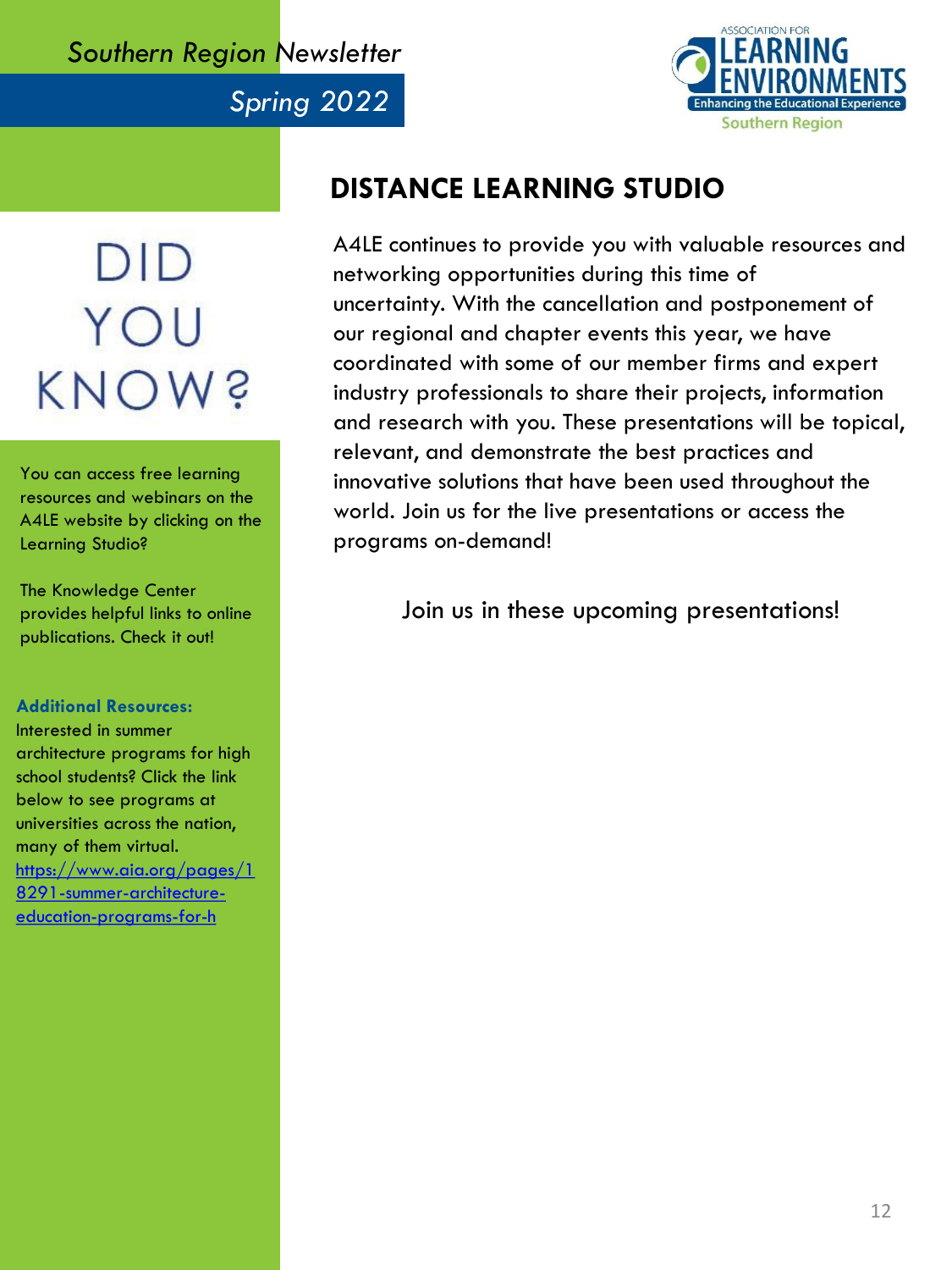

Schools around the world are advancing the limits of public education by providing real-world learning experiences and opportunities for students to ask questions and problem solve, collaborate and gain experience tactile, hands-on work. This is a 21st Century learning approach where students are enabled, engaged and empowered through a STEAM (science, technology, engineering, arts and math) curriculum, leadership and teamwork proficiency to master the 21st century skills they need to succeed in today's global economy.

### **Now looking for teams for the 2022- 2023 School year competition!**

[Register your school today!](https://www.a4le.org/A4LE/Events/Event_Display.aspx?EventKey=SNTEAM19&WebsiteKey=d37387ab-a51a-4aef-8403-8eaa70ea95e2)

**We need you to mentor next years teams!** Interested in becoming involved as a mentor- [click here](https://www.a4le.org/A4LE/Events/Event_Display.aspx?EventKey=MENTOR1920&WebsiteKey=d37387ab-a51a-4aef-8403-8eaa70ea95e2)



**Find out what is happening in your local area:**

#### **[Arkansas Chapter](https://www.a4le.org/A4LE/Regions/Southern/Arkansas/Southern/Arkansas/Arkansas.aspx?hkey=0679e6ed-8f1a-4bec-9ae3-b6dd1ac94499)**

**[Central Texas Chapter](https://www.a4le.org/A4LE/Regions/Southern/Central_Texas/Southern/Central_Texas/Central_Texas.aspx?hkey=508b273c-8575-4d1a-b638-4a995e3ac727)**  (Austin area)

**[Gulf Coast Chapter](https://www.a4le.org/A4LE/Regions/Southern/Gulf_Coast/Southern/Gulf_Coast/Gulf_Coast.aspx?hkey=3fcd6b98-512b-4562-91c4-dd5a6b763194)**  (Houston area)

**[Louisiana Chapter](https://www.a4le.org/A4LE/Regions/Southern/Louisiana/Southern/Louisiana/Louisiana.aspx?hkey=ddb5b0bb-4fb3-495d-82a1-76ecd7c937c6)**

**[North Texas Chapter](https://www.a4le.org/A4LE/Regions/Southern/North_Texas/Southern/North_Texas/North_Texas.aspx?hkey=9dea1afb-e324-4ab3-b527-14fa21c87e78)**  (Dallas/Ft Worth area)

**[Oklahoma Chapter](https://www.a4le.org/A4LE/Regions/Southern/Oklahoma/Southern/Oklahoma/Oklahoma.aspx?hkey=3e0a74b7-0585-42f5-8593-9c33b8e9a4af)**

**[South Texas Chapter](https://www.a4le.org/A4LE/Regions/Southern/South_Texas/Southern/South_Texas/South_Texas.aspx?hkey=66515d1a-5fd7-4dcd-9785-e4454f7df339)**  (San Antonio area)

**[Southern Region](https://www.a4le.org/A4LE/Regions/Southern/Southern/Southern/Southern.aspx?hkey=892edd2f-68d4-4116-b1c2-64d50a63697a)**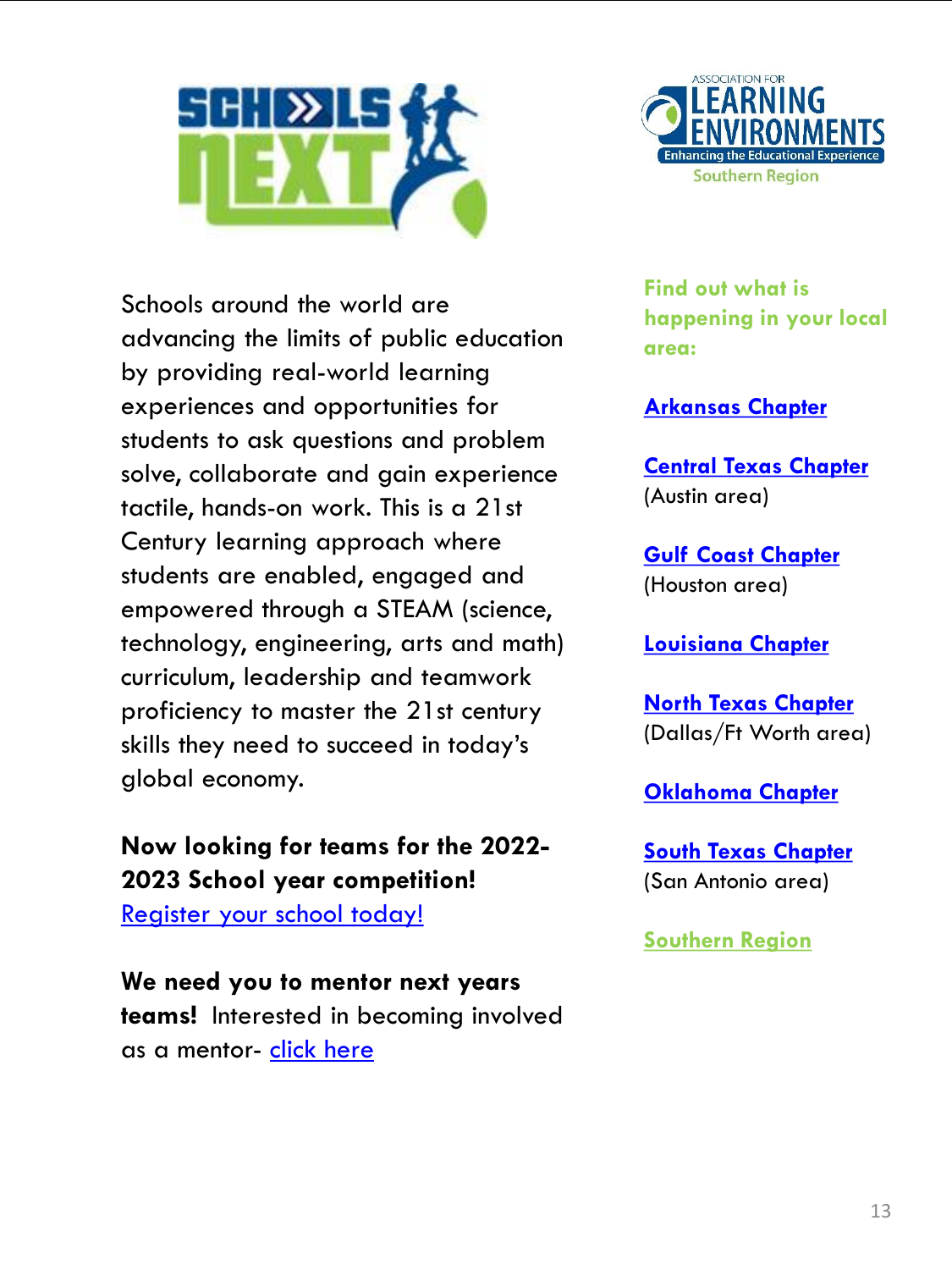*Spring 2022* 



"Imagine a world where education was the most sought-after treasure. Where the entrances of schools are considered sacred gateways to truth and knowledge. A place where the lessons on the complexities of life provide vast perspective on what has occurred and what may happen in the future. Imagine this place to be a forum of diversity that held no bias and provided insight on the importance of sustaining our community connections and natural environments.

Middle school and high school students who participate in the SchoolsNEXT competition have a chance to envision the world just described. The SchoolsNEXT competition is more than just a competition, it's a roadmap to unlock the imagination and creativity of students by introducing the planning process of how schools are designed and built. Through this process student teams are encouraged to plan and design their schools of the future to enhance learning, conserve resources, be environmentally responsive and engage the surrounding community.

Participating students have a chance to learn about the importance of the school environment and how it plays a role in their social and emotional development. Part of the competition guidelines are for students to develop skills in math, language arts, communication, leadership, science, architecture, and planning. Most importantly, anyone who has a passion for improving the lives of others will find that the SchoolsNEXT competition is a path towards understanding the role of diverse learning environments and that all students have a right to them.

In this role as a Regional Coordinator for the SchoolsNEXT Competition, I will be visiting local Southern Region Chapters and discover local area champions and mentors to partner with area schools to prepare our Southern Region for competition in the 22-23 school year."



**Gabriella Bermea,** AIA, NCARB, LEED AP SchoolsNEXT Regional Coordinator JEDI Representative, A4LE Southern Region